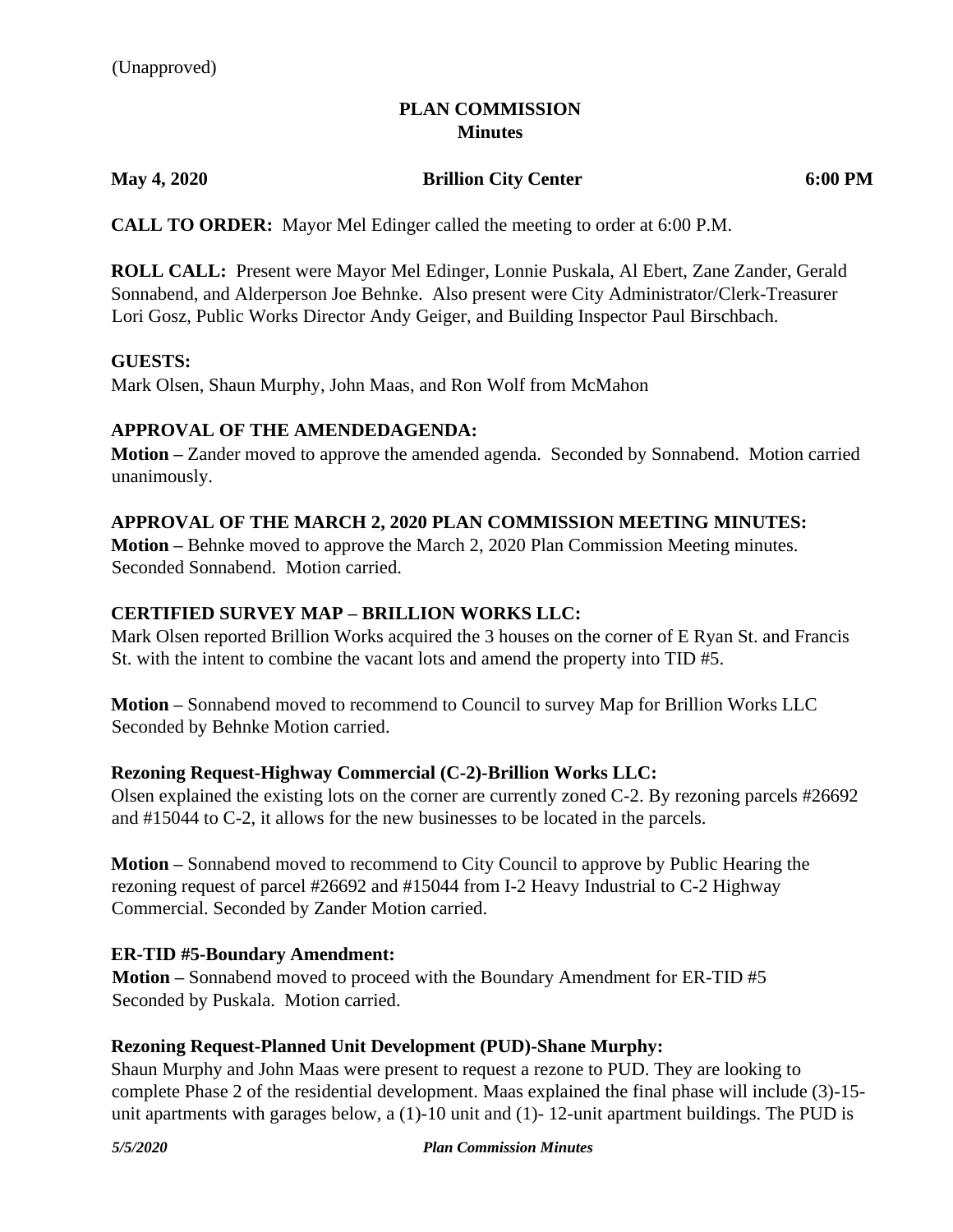## (Unapproved)

requested to allow for the density requirements. Murphy explained the floor plans. Keith DuQuaine would be the builder. His goal is to begin this foundation work in September 2020.

**Motion-**Sonnabend to recommend to the City Council the rezoning request of Shaun Murphy by Public Hearing from R-3 Multi-Family Residential to PUD Planned Unit Development. Seconded by Behnke. Motion carried.

## **Ariens Co Drainage/Parking Lot Plan for Stone Prairie Trailhead Parking Lot:**

Ron Wolf from McMahon was present. He explained the plans for driveway access and parking lot for the Stone Prairie Trailhead on the Ariens property. The property would be open to the public. The project should be done in May/June. It is less than an acre and doesn't require DNR review for stormwater. Ron explained the topographical survey work that was done.

**Motion-** Sonnabend to approve the parking lot phase. Seconded by Puskala Motion carried.

## **Zoning Code Amendments:**

## **State Building Code-Update:**

Birshbach explained the State passed a law as of June 1, 2020 for all commercial electrical in inspections. Paul has a licensed electrical inspector, that works for him. The new law also requires state code SPS316 be adopted in the City Code in its entirety.

**Motion –** Sonnabend to recommend to City Council to amend the City Code as it relates to the State Building Code. Seconded by Behnke

# **R-2 Minimum Lot Size:**

No Report

## **Accessory Building:** No Report

**Garden/Utility Sheds:** No Report

**Building Inspector Report:** Birschbach reported he has been working from his home, during the Safer at Home Orders.

#### **Old Business:**

## **Residential Development-Steinfest Property-Conceptual Lot Layout Update:** McMahon is doing wet land delineation on the property.

**City Center Apartment Update:** Geiger reported he expects the project to begin soon.

**New Business:** None